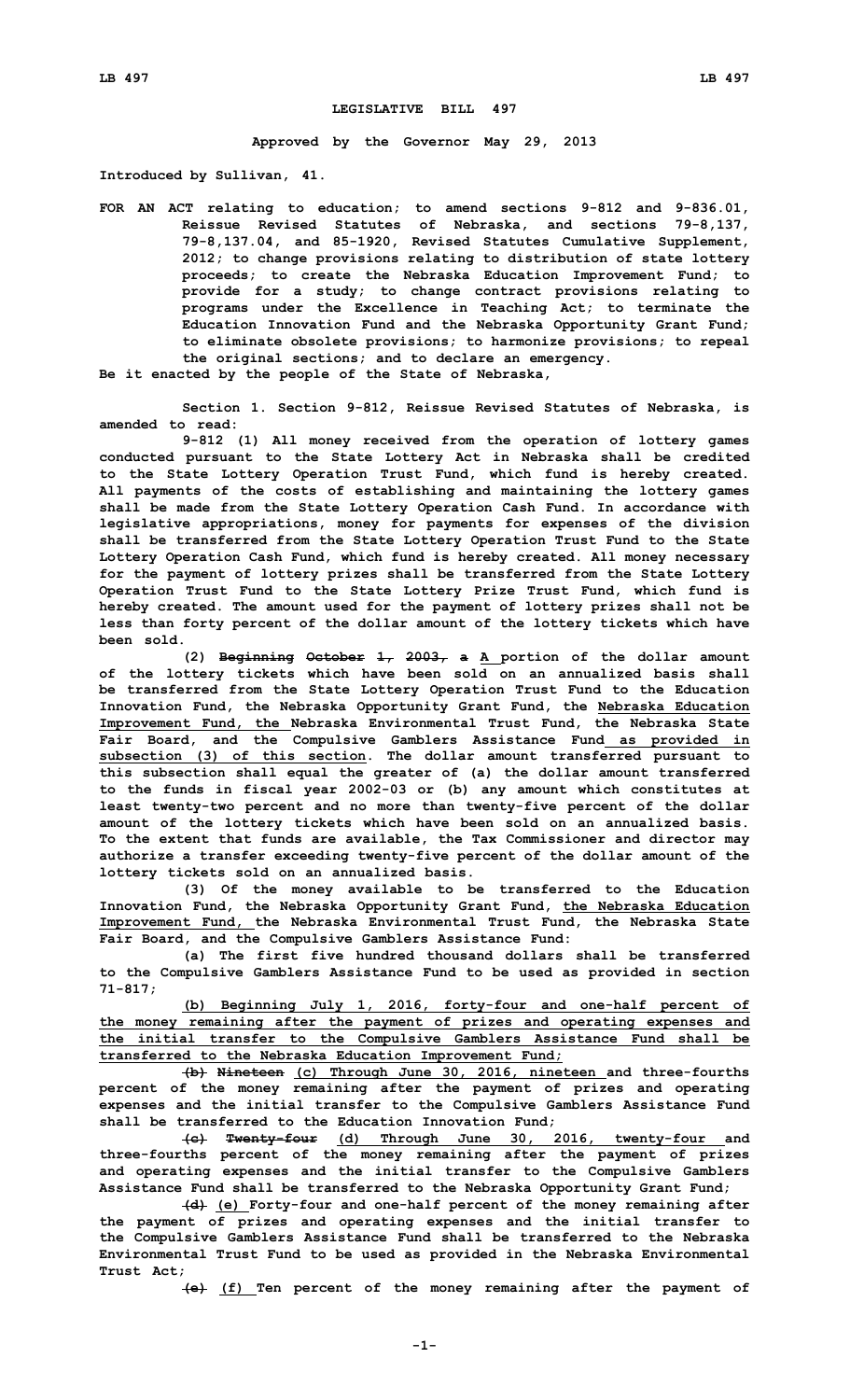**prizes and operating expenses and the initial transfer to the Compulsive Gamblers Assistance Fund shall be transferred to the Nebraska State Fair Board if the most populous city within the county in which the fair is located provides matching funds equivalent to ten percent of the funds available for transfer. Such matching funds may be obtained from the city and any other private or public entity, except that no portion of such matching funds shall be provided by the state. If the Nebraska State Fair ceases operations, ten percent of the money remaining after the payment of prizes and operating expenses and the initial transfer to the Compulsive Gamblers Assistance Fund shall be transferred to the General Fund; and**

**(f) (g) One percent of the money remaining after the payment of prizes and operating expenses and the initial transfer to the Compulsive Gamblers Assistance Fund shall be transferred to the Compulsive Gamblers Assistance Fund to be used as provided in section 71-817.**

**(4)(a) The Education Innovation Fund is created. At least seventy-five percent of the lottery proceeds allocated to the Education Innovation Fund shall be available for disbursement.**

**(b) For fiscal year 2010-11, the Education Innovation Fund shall be allocated as follows: The first one million dollars shall be transferred to the Excellence in Teaching Cash Fund to fund the Excellence in Teaching Act, and the amount remaining in the Education Innovation Fund shall be allocated, after administrative expenses, for distance education equipment and incentives pursuant to sections 79-1336 and 79-1337.**

**(c) For fiscal year 2011-12, the Education Innovation Fund shall be allocated as follows: (i) The first two hundred twenty-five thousand dollars shall be transferred to the Excellence in Teaching Cash Fund to fund the Attracting Excellence to Teaching Program; (ii) the next three million three hundred sixty-five thousand nine hundred sixty-two dollars shall be distributed to school districts as grants pursuant to the Early Childhood Education Grant Program; (iii) the next two million one hundred seventy-five thousand six hundred seventy-three dollars shall be distributed to local systems as grants for approved accelerated or differentiated curriculum programs for students identified as learners with high ability pursuant to section 79-1108.02; (iv) the next four hundred ninety-one thousand five hundred forty-one dollars shall be used by the State Department of Education for the development of an integrated early childhood, elementary, secondary, and postsecondary student information system; (v) the next four hundred fifty thousand dollars shall fund the Center for Student Leadership and Extended Learning Act; (vi) the next one hundred fourteen thousand six hundred twenty-nine dollars shall fund the multicultural education program created under section 79-720; (vii) the next one hundred twenty-three thousand four hundred sixty-eight dollars shall be used by the department to employ persons to investigate and prosecute alleged violations as provided in section 79-868; (viii) up to the next one hundred sixty thousand dollars shall be used by the department to implement section 79-759; and (ix) the amount remaining shall be allocated, after administrative expenses, for distance education equipment and incentives pursuant to sections 79-1336 and 79-1337.**

**(d) (b) For fiscal year 2012-13, the Education Innovation Fund shall be allocated as follows: (i) The first forty-five thousand dollars shall be transferred to the Excellence in Teaching Cash Fund to fund the Attracting Excellence to Teaching Program; (ii) the next three million three hundred sixty-five thousand nine hundred sixty-two dollars shall be distributed to school districts as grants pursuant to the Early Childhood Education Grant Program; (iii) the next two million one hundred seventy-five thousand six hundred seventy-three dollars shall be distributed to local systems as grants for approved accelerated or differentiated curriculum programs for students identified as learners with high ability pursuant to section 79-1108.02; (iv) the next one hundred eight thousand one hundred thirty-six dollars shall be used by the department for the development of an integrated early childhood, elementary, secondary, and postsecondary student information system; (v) the next four hundred fifty thousand dollars shall fund the Center for Student Leadership and Extended Learning Act; (vi) the next one hundred fourteen thousand six hundred twenty-nine dollars shall be used by the department to fund the multicultural education program created under section 79-720; (vii) the next one hundred twenty-three thousand four hundred sixty-eight dollars shall be used by the department to employ persons to investigate and prosecute alleged violations as provided in section 79-868; (viii) up to the next one hundred sixty thousand dollars shall be used by the department to implement section 79-759; (ix) the next twenty-seven thousand two hundred dollars shall be used to fund the Interstate Compact on Educational Opportunity for Military Children; (x) the next two hundred thousand dollars shall be used to provide grants to establish bridge programs pursuant to sections 79-1189 to 79-1195;**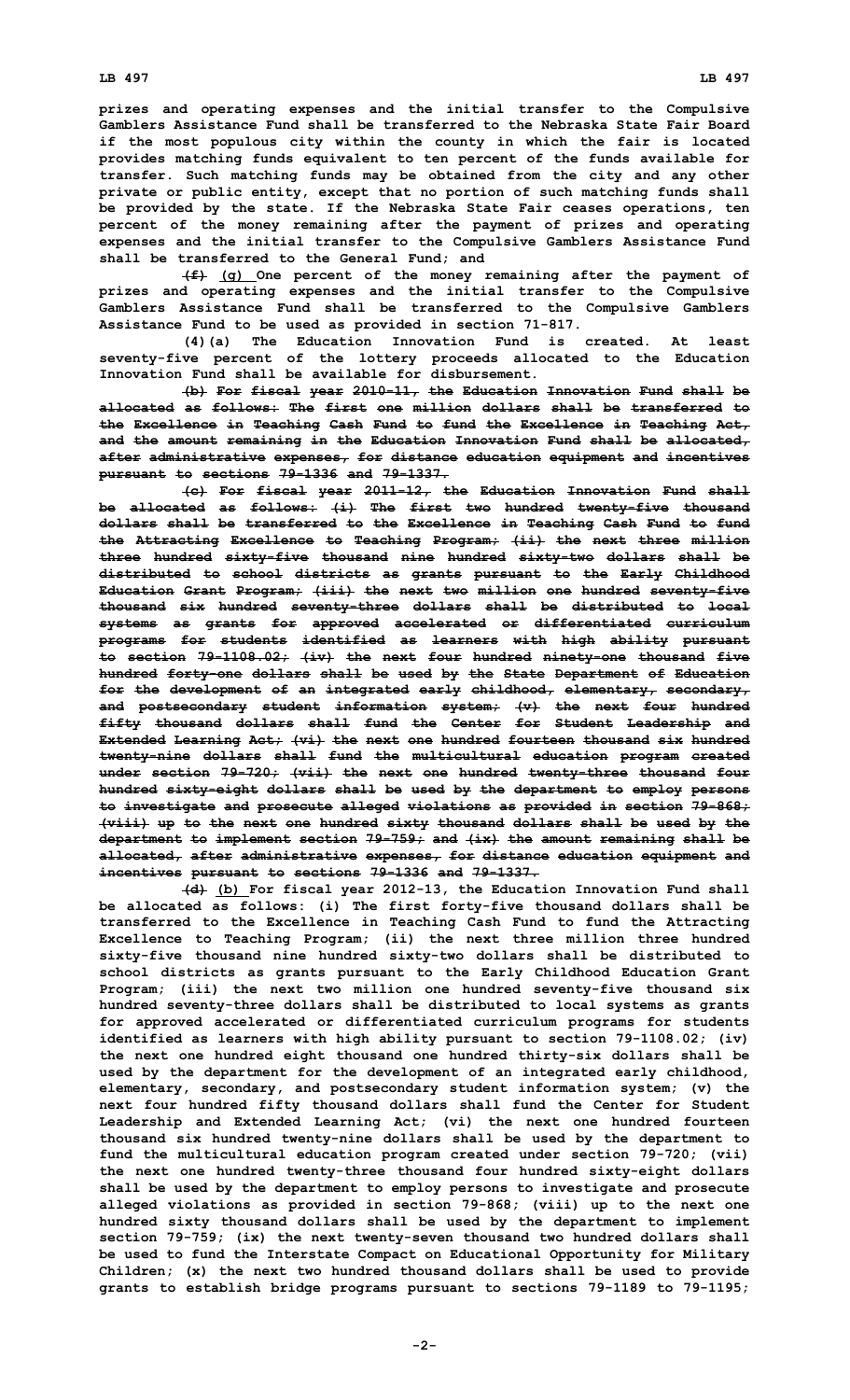**and (xi) the amount remaining shall be allocated, after administrative expenses, for distance education equipment and incentives pursuant to sections 79-1336 and 79-1337. No funds received as allocations from the Education Innovation Fund pursuant to this subdivision may be obligated for payment to be made after June 30, 2016.**

**(e) (c) For fiscal year 2013-14, the Education Innovation Fund shall be allocated as follows: (i) The first one million dollars shall be transferred to the Excellence in Teaching Cash Fund to fund the Excellence in Teaching Act; (ii) the next allocation shall be distributed to local systems as grants for approved accelerated or differentiated curriculum programs for students identified as learners with high ability pursuant to section 79-1108.02 in an aggregated amount up to the amount distributed in the prior fiscal year for such purposes increased by the basic allowable growth rate pursuant to section 79-1025; (iii) the next allocation shall be used by the State Department of Education for the integrated early childhood, elementary, secondary, and postsecondary student information system in an aggregated amount up to the amount used in the prior fiscal year for such purposes increased by the basic allowable growth rate pursuant to section 79-1025; (iv) the next allocation shall fund the Center for Student Leadership and Extended Learning Act in an aggregated amount up to the amount used in the prior fiscal year for such purposes increased by the basic allowable growth rate pursuant to section 79-1025; (v) the next allocation shall be used by the department to fund the multicultural education program created under section 79-720 in an aggregated amount up to the amount used in the prior fiscal year for such purposes increased by the basic allowable growth rate pursuant to section 79-1025; (vi) the next allocation shall be used by the department to employ persons to investigate and prosecute alleged violations as provided in section 79-868 in an aggregated amount up to the amount used in the prior fiscal year for such purposes increased by the basic allowable growth rate pursuant to section 79-1025; (vii) up to the next one hundred sixty thousand dollars shall be used by the department to implement section 79-759; (viii) the next two hundred thousand dollars shall be used to provide grants to establish bridge programs pursuant to sections 79-1189 to 79-1195; and (ix) the amount remaining shall be allocated, after administrative expenses, for distance education equipment and incentives pursuant to sections 79-1336 and 79-1337. No funds received as allocations from the Education Innovation Fund pursuant to this subdivision may be obligated for payment to be made after June 30, 2016.**

**(f) (d) For fiscal year 2014-15, the Education Innovation Fund shall be allocated as follows: (i) The first one million dollars shall be transferred to the Excellence in Teaching Cash Fund to fund the Excellence in Teaching Act; (ii) the next allocation shall be distributed to local systems as grants for approved accelerated or differentiated curriculum programs for students identified as learners with high ability pursuant to section 79-1108.02 in an aggregated amount up to the amount distributed in the prior fiscal year for such purposes increased by the basic allowable growth rate pursuant to section 79-1025; (iii) the next allocation shall be used by the State Department of Education for the integrated early childhood, elementary, secondary, and postsecondary student information system in an aggregated amount up to the amount used in the prior fiscal year for such purposes increased by the basic allowable growth rate pursuant to section 79-1025; (iv) the next allocation shall fund the Center for Student Leadership and Extended Learning Act in an aggregated amount up to the amount used in the prior fiscal year for such purposes increased by the basic allowable growth rate pursuant to section 79-1025; (v) the next allocation shall be used by the department to fund the multicultural education program created under section 79-720 in an aggregated amount up to the amount used in the prior fiscal year for such purposes increased by the basic allowable growth rate pursuant to section 79-1025; (vi) the next allocation shall be used by the department to employ persons to investigate and prosecute alleged violations as provided in section 79-868 in an aggregated amount up to the amount used in the prior fiscal year for such purposes increased by the basic allowable growth rate pursuant to section 79-1025; (vii) the next two hundred thousand dollars shall be used to provide grants to establish bridge programs pursuant to sections 79-1189 to 79-1195; and (viii) the amount remaining shall be allocated, after administrative expenses, for distance education equipment and incentives pursuant to sections 79-1336 and 79-1337. No funds received as allocations from the Education Innovation Fund pursuant to this subdivision may be obligated for payment to be made after June 30, 2016.**

**(g) (e) For fiscal year 2015-16, the Education Innovation Fund shall be allocated as follows: (i) The first one million dollars shall be transferred to the Excellence in Teaching Cash Fund to fund the Excellence in**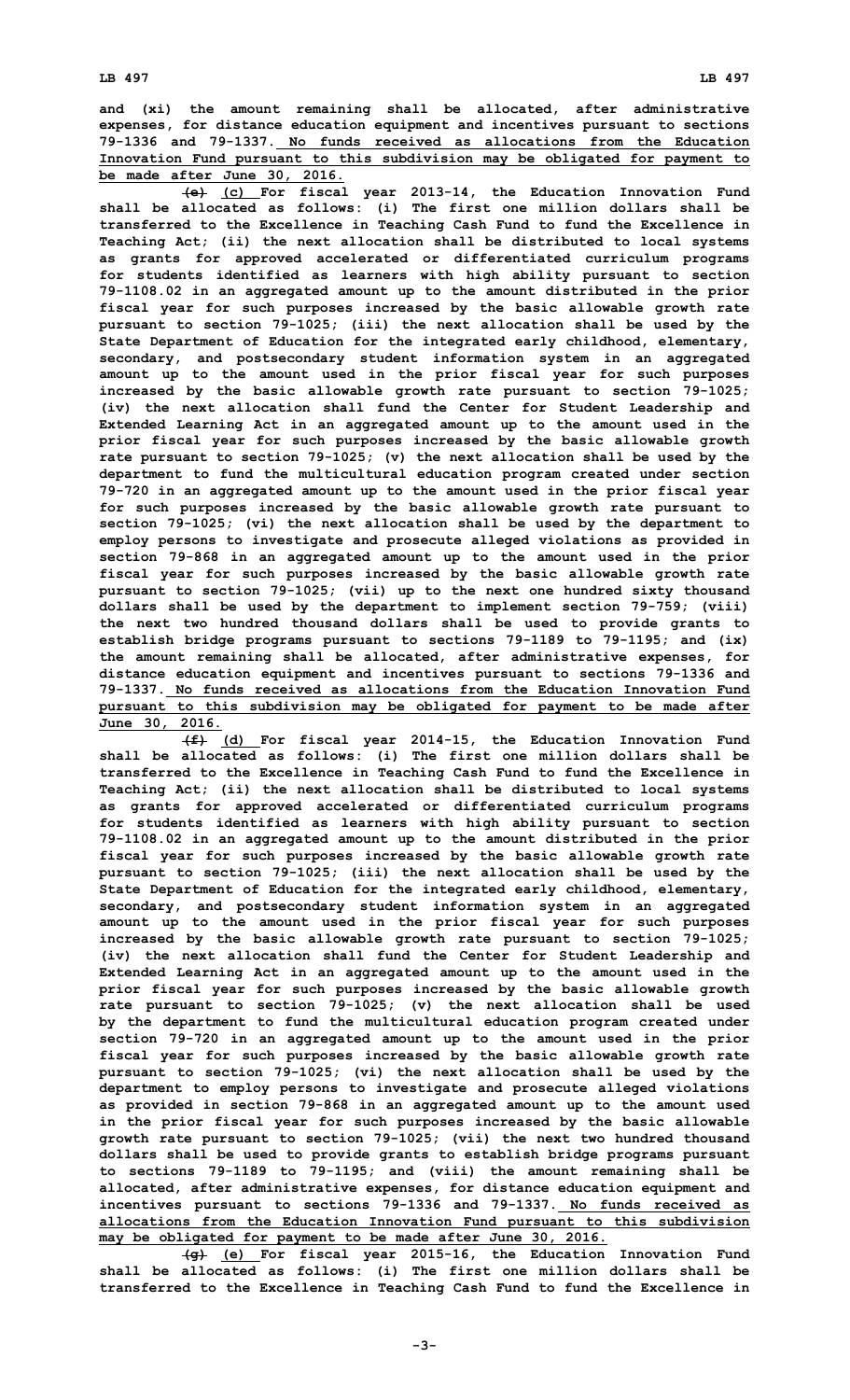## **LB 497 LB 497**

**Teaching Act; (ii) the next allocation shall be distributed to local systems as grants for approved accelerated or differentiated curriculum programs for students identified as learners with high ability pursuant to section 79-1108.02 in an aggregated amount up to the amount distributed in the prior fiscal year for such purposes increased by the basic allowable growth rate pursuant to section 79-1025; (iii) the next allocation shall be used by the State Department of Education for the integrated early childhood, elementary, secondary, and postsecondary student information system in an aggregated amount up to the amount used in the prior fiscal year for such purposes increased by the basic allowable growth rate pursuant to section 79-1025; (iv) the next allocation shall fund the Center for Student Leadership and Extended Learning Act in an aggregated amount up to the amount used in the prior fiscal year for such purposes increased by the basic allowable growth rate pursuant to section 79-1025; (v) the next allocation shall be used by the department to fund the multicultural education program created under section 79-720 in an aggregated amount up to the amount used in the prior fiscal year for such purposes increased by the basic allowable growth rate pursuant to section 79-1025; (vi) the next allocation shall be used by the department to employ persons to investigate and prosecute alleged violations as provided in section 79-868 in an aggregated amount up to the amount used in the prior fiscal year for such purposes increased by the basic allowable growth rate pursuant to section 79-1025; and (vii) the amount remaining shall be allocated, after administrative expenses, for distance education equipment and incentives pursuant to sections 79-1336 and 79-1337. No funds received as allocations from the Education Innovation Fund pursuant to this subdivision may be obligated for payment to be made after June 30, 2016.**

**(h) For fiscal year 2016-17 and each fiscal year thereafter, the Education Innovation Fund shall be allocated, after administrative expenses, for education purposes as provided by the Legislature.**

**(f) The Education Innovation Fund terminates on June 30, 2016. Any money in the fund on such date shall be transferred to the Nebraska Education Improvement Fund on such date.**

**(5) The Nebraska Education Improvement Fund is created. The fund shall consist of money transferred pursuant to subsections (3) and (4) of this section, money transferred pursuant to section 85-1920, and any other funds appropriated by the Legislature. Any money in the fund available for investment shall be invested by the state investment officer pursuant to the Nebraska Capital Expansion Act and the Nebraska State Funds Investment Act.**

**(5) (6) Any money in the State Lottery Operation Trust Fund, the State Lottery Operation Cash Fund, the State Lottery Prize Trust Fund, or the Education Innovation Fund available for investment shall be invested by the state investment officer pursuant to the Nebraska Capital Expansion Act and the Nebraska State Funds Investment Act.**

**(6) (7) Unclaimed prize money on <sup>a</sup> winning lottery ticket shall be retained for <sup>a</sup> period of time prescribed by rules and regulations. If no claim is made within such period, the prize money shall be used at the discretion of the Tax Commissioner for any of the purposes prescribed in this section.**

**Sec. 2. Section 9-836.01, Reissue Revised Statutes of Nebraska, is amended to read:**

**9-836.01 The division may endorse and sell for profit tangible personal property related to the lottery. Any money received as profit by the division pursuant to this section shall be remitted to the State Treasurer for credit to the State Lottery Operation Trust Fund to be distributed to the Education Innovation Fund, the Nebraska Opportunity Grant Fund, the Nebraska Education Improvement Fund, the Nebraska Environmental Trust Fund, and the Compulsive Gamblers Assistance Fund pursuant to the requirements of section 9-812.**

**Sec. 3. The Education Committee of the Legislature shall conduct <sup>a</sup> study of potential uses of the funds dedicated to education from proceeds of the lottery conducted pursuant to the State Lottery Act. The committee shall submit <sup>a</sup> report electronically on the findings and any recommendations to the Clerk of the Legislature on or before December 31, 2014. Factors the study shall consider, but not be limited to, include:**

**(1) The educational priorities of the state;**

**(2) What types of educational activities are suited to being funded by state lottery funds as opposed to state general funds;**

**(3) Whether state lottery funds should be used for significant projects requiring temporary funding or to sustain ongoing activities; and**

**(4) Whether periodic reviews of the use of lottery funds for education should be scheduled.**

**Sec. 4. Section 79-8,137, Revised Statutes Cumulative Supplement, 2012, is amended to read:**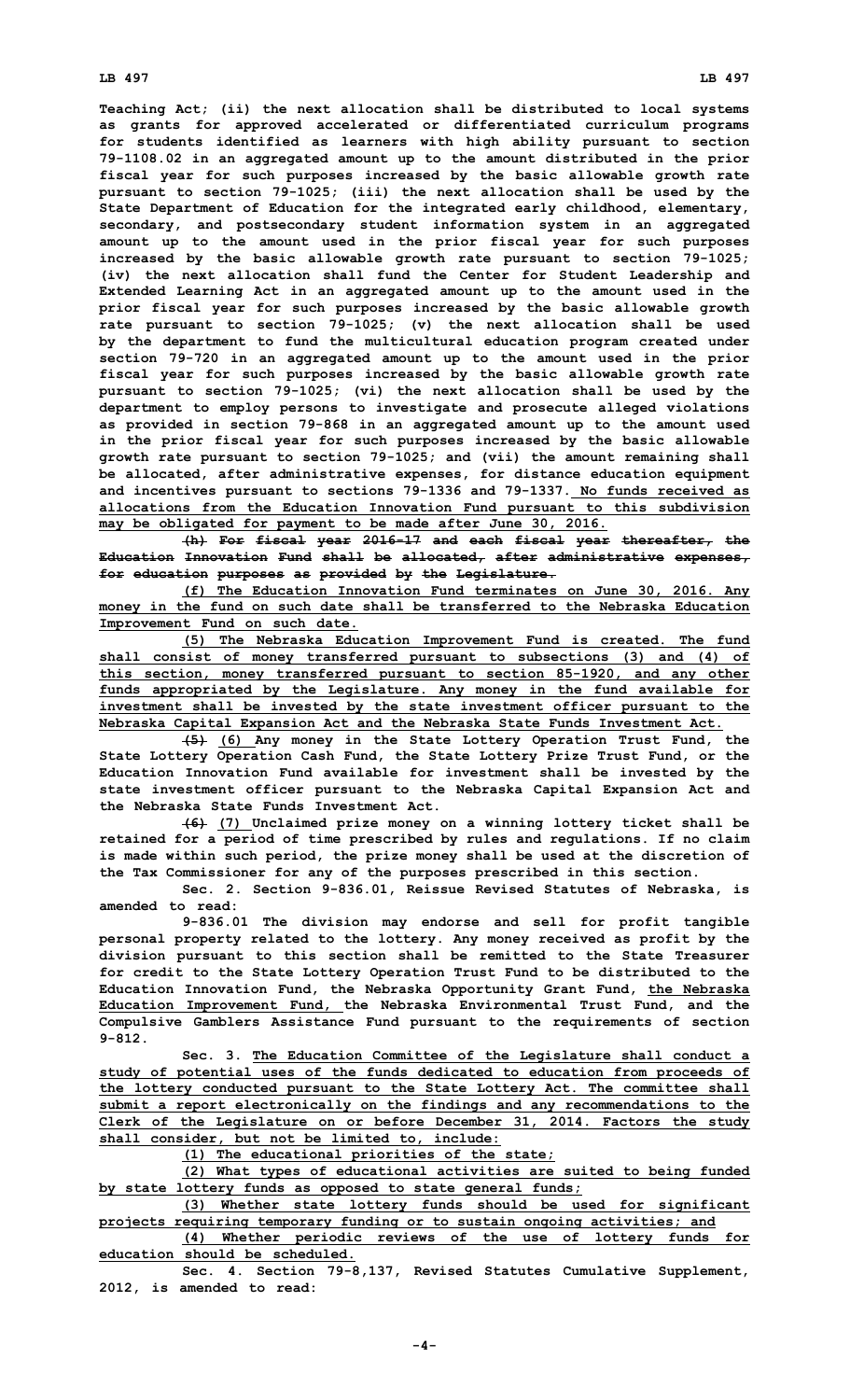**79-8,137 (1)(a) Prior to receiving any money from <sup>a</sup> loan pursuant to the Attracting Excellence to Teaching Program, an eligible student shall enter into <sup>a</sup> contract with the department. Such contract shall provide notice to the eligible student that funding for loans pursuant to the Attracting Excellence to Teaching Program terminates on June 30, 2016. Such contract shall be exempt from the requirements of sections 73-501 to 73-510.**

**(b) For eligible students who applied for the first time prior to April 23, 2009, the contract shall require that if (i) the borrower is not employed as <sup>a</sup> teacher in Nebraska for <sup>a</sup> time period equal to the number of years required for loan forgiveness pursuant to subsection (2) of this section and is not enrolled as <sup>a</sup> full-time student in <sup>a</sup> graduate program within six months after obtaining an undergraduate degree for which <sup>a</sup> loan from the program was obtained or (ii) the borrower does not complete the requirements for graduation within five consecutive years after receiving the initial loan under the program, then the loan must be repaid, with interest at the rate fixed pursuant to section 45-103 accruing as of the date the borrower signed the contract, and an appropriate penalty as determined by the department may be assessed. If <sup>a</sup> borrower fails to remain enrolled at an eligible institution or otherwise fails to meet the requirements of an eligible student, repayment of the loan shall commence within six months after such change in eligibility. The State Board of Education may by rules and regulations provide for exceptions to the conditions of repayment pursuant to this subdivision based upon mitigating circumstances.**

**(c) For eligible students who apply for the first time on or after April 23, 2009, the contract shall require that if (i) the borrower is not employed as <sup>a</sup> full-time teacher teaching in an approved or accredited school in Nebraska and teaching at least <sup>a</sup> portion of the time in the shortage area for which the loan was received for <sup>a</sup> time period equal to the number of years required for loan forgiveness pursuant to subsection (3) of this section and is not enrolled as <sup>a</sup> full-time student in <sup>a</sup> graduate program within six months after obtaining an undergraduate degree for which <sup>a</sup> loan from the program was obtained or (ii) the borrower does not complete the requirements for graduation within five consecutive years after receiving the initial loan under the program, then the loan shall be repaid with interest at the rate fixed pursuant to section 45-103 accruing as of the date the borrower signed the contract and actual collection costs as determined by the department. If <sup>a</sup> borrower fails to remain enrolled at an eligible institution or otherwise fails to continue to be an eligible student, repayment of the loan shall commence within six months after such change in eligibility. The State Board of Education may by rule and regulation provide for exceptions to the conditions of repayment pursuant to this subdivision based upon mitigating circumstances.**

**(2) If the borrower applied for the first time prior to April 23, 2009, and (a) successfully completes the teacher education program and becomes certified pursuant to sections 79-806 to 79-815, (b) becomes employed as <sup>a</sup> teacher in this state within six months of becoming certified, and (c) otherwise meets the requirements of the contract, payments shall be suspended for the number of years that the borrower is required to remain employed as <sup>a</sup> teacher in this state under the contract. For each year that the borrower teaches in Nebraska pursuant to the contract, payments shall be forgiven in an amount equal to the amount borrowed for one year, except that if the borrower teaches in <sup>a</sup> school district that is in <sup>a</sup> local system classified as very sparse as defined in section 79-1003 or teaches in <sup>a</sup> school district in which at least forty percent of the students are poverty students as defined in section 79-1003, payments shall be forgiven each year in an amount equal to the amount borrowed for two years.**

**(3) If the borrower applies for the first time on or after April 23, 2009, and (a) successfully completes the teacher education program and major for which the borrower is receiving <sup>a</sup> forgivable loan pursuant to the program and becomes certified pursuant to sections 79-806 to 79-815 with an endorsement in the shortage area for which the loan was received, (b) becomes employed as <sup>a</sup> full-time teacher teaching at least <sup>a</sup> portion of the time in the shortage area for which the loan was received in an approved or accredited school in this state within six months of becoming certified, and (c) otherwise meets the requirements of the contract, payments shall be suspended for the number of years that the borrower is required to remain employed as <sup>a</sup> teacher in this state under the contract. Beginning after the first two years of teaching full-time in Nebraska following graduation for the degree for which the loan was received, for each year that the borrower teaches full-time in Nebraska pursuant to the contract, the loan shall be forgiven in an amount equal to three thousand dollars, except that if the borrower teaches full-time in <sup>a</sup> school district that is in <sup>a</sup> local system classified as very**